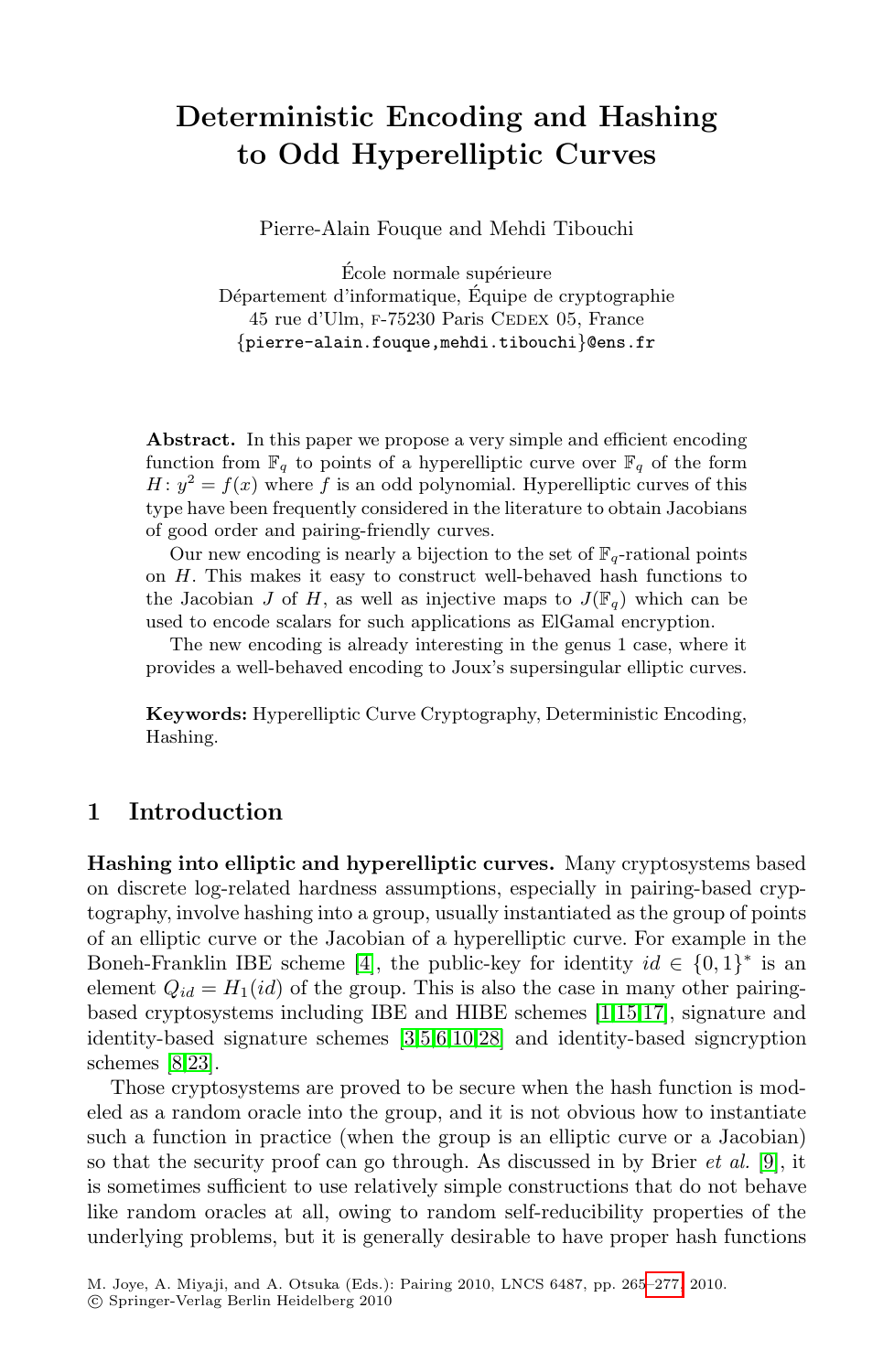that can be plugged into any cryptosystem that requires hashing into elliptic and hyperelliptic curves while not compromising proofs of security in the random oracle model.

**Deterministic encodings.** The basic building block for constructing such hash functions is an encoding from a set that is easy to enumerate, such as  $\{0, 1\}^n$ or  $\mathbb{F}_q$ , into the elliptic or hyperelliptic curve group. If the encoding has suitable properties, combining it with a standard hash function may provide a robust construction for hashing into the group.

Generic encodings, such as  $t \mapsto t \cdot G$  where G is a group generator, will not work, since they leak the discrete logarithm (as the hash value in the group is usually obtained as from public data, such as the identity in IBE schemes). Thus, the particular form of the group elements intervenes in the encoding.

In the case of ellipti[c c](#page-11-5)urves, the classical approach is inherently probabilistic: one will first compute an integer hash value  $h(m)$  and add a short counter to get  $x = 0^{\log k} || h(m)$ . If x is the abscissa of a point on the elliptic curve  $y^2 = x^3 + ax + b$ , this gives the desired point; otherwise, one increments the counter and tries again. Each step succeeds with probability about  $1/2$ , so if k is the security parameter,  $k$  steps are heuristically enough to construct a point except with negligible probability.

However, the length of the hash computation depends on the message  $m$ , which can lead to side-channel attacks  $[7]$ , unless all k steps are run for all messages, and Legendre symbols and square roots are computed in constant time, in which case computational cost becomes prohibitive. More importantly for pairing-based cryptography, it is difficult to assess the security of a scheme in which such a "probabilistic" hash function is used, even when the underlying integer hash function h is conside[red](#page-11-6) ideal.

Therefore, it has been desirable to devise point construction algorithms on elliptic and hyperelliptic curves that are more robust, easier to analyze, and *deterministic*. Algorithms proposed so far fit in two families:

- **–** SWU-like encodings, similar to those proposed by Shallue and van de Woestijne in [26]. They are based on the construction of explicit rational curves on a surface associated to the target curve.
- **–** Icart-like encodings, similar [to](#page-12-2) Icart's function [18]. They are obtained by writing down a root of the curve equation using radicals of degrees prime to the order of the multiplicative group. This is only possible if the curve equation is solvable.

**Hyperelliptic curve encodings.** While there are now rather general and efficient constructions for elliptic curves (although some important curves remain intractable with current techniques), encodings to hyperelliptic curves are scarce. The first such encoding was proposed by Ulas in [27], for curves of the form  $y^2 = x^n + ax + b$  or  $y^2 = x^n + ax^2 + bx$ . Kammerer, Lercier and Renault, in their recent paper [20], have presented several additional families of hyperelliptic curves for which an Icart-like encoding can be constructed, but the target curves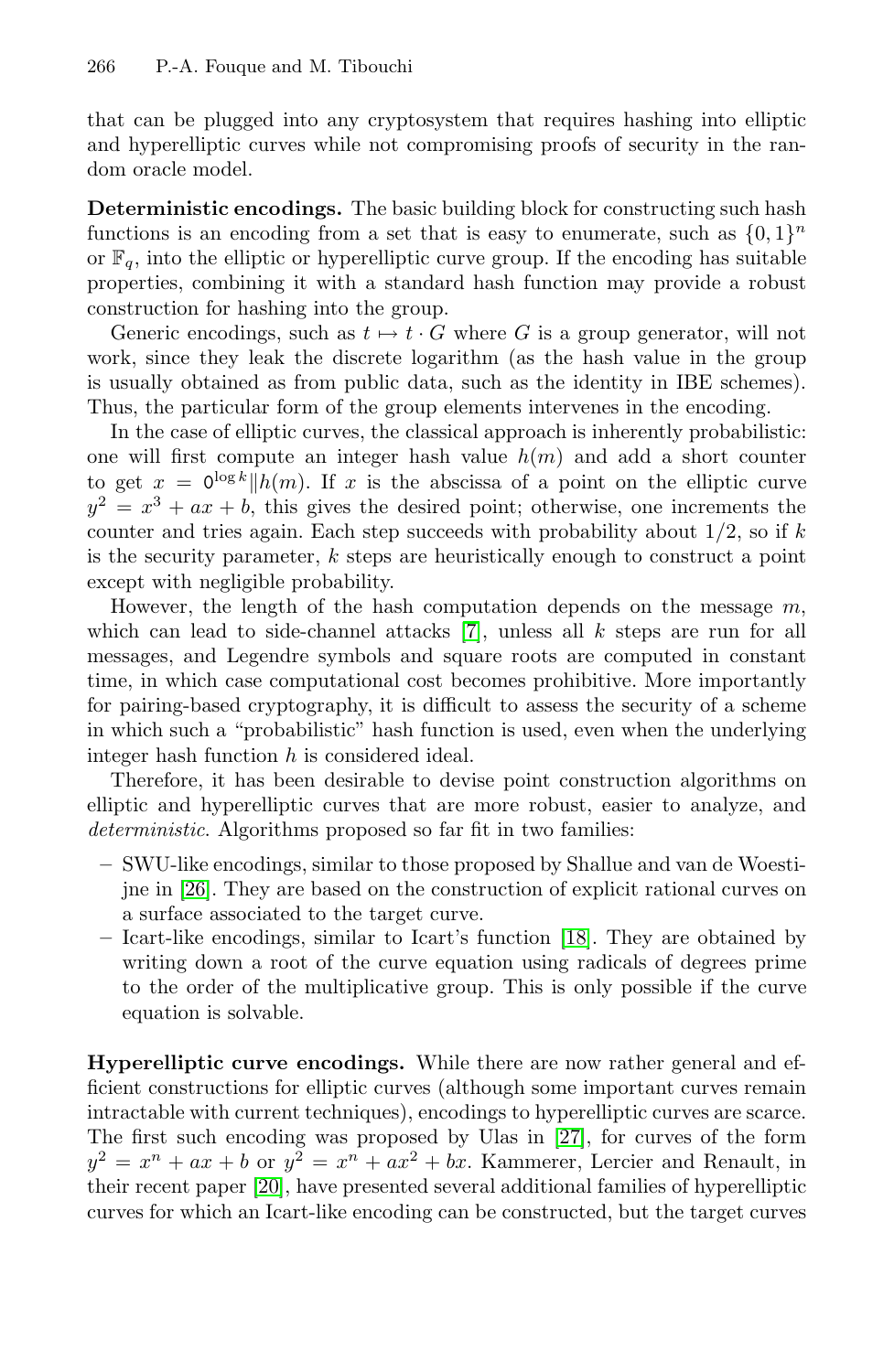are still of a special form and may not be convenient to use for cryptographic applications. Efficiency is also a problem for both of these constructions.

Moreover, all of these algorithms construct points on the curve itself, whereas the relevant object in cryptography is the group attached to it, namely its Jacobian variety. Very recently, Farashahi *et al.* [12] have demonstrated how to build a well-behaved hash function to the Jacobian based on a point-construction algorithm to the curve. Their framework apply to the functions proposed by Ulas and Kammerer *et al.*, but with some difficulties and somewhat coarse bounds due to their relatively complex geometric descriptions.

**Admissible encodings and indifferentiability.** To obtain their well-behaved hash function construction to the Jacobian, Farashahi *et al.* rely on the results by Brier *et al.* [9], which give sufficient conditions for a hash function construction of the form  $H(m) = F(h(m))$  to be plugged into any cryptosystem using H as a random oracle provided that h behaves as a random oracle. Basically, Brier *et al.*'s result states that this construction is indistinguishable from a random oracle as soon as F is an *admissible* encoding in the following sense.

A function  $F : S \to R$  between finite sets is an admissible encoding if it satisfies the following properties:

- 1. Computable:  $\overline{F}$  is computable in deterministic polynomial time.
- 2. Regular: for s uniformly distributed in S, the distribution of  $F(s)$  is statistically indistinguishable from the uniform distribution in R.
- 3. Samplable: there is an efficient randomized algorithm  $\mathcal I$  such that for any  $r \in R$ ,  $\mathcal{I}(r)$  induces a distribution that is statistically indistinguishable from the uniform distribution in  $F^{-1}(r)$ .

**Our contribution.** This paper presents a new encoding for hyperelliptic curves of the form  $H : y^2 = f(x)$  where f is an odd polynomial over  $\mathbb{F}_q$ , with  $q =$  $3 \mod 4$ . From this encoding to the curve  $H$ , we also deduce efficient injective encodings and well-behaved hash functions to its Jacobian.

The new encoding h[as](#page-11-7) the following desirable properties:

- **–** it can be very efficie[ntl](#page-11-8)[y c](#page-11-9)[om](#page-12-3)puted using one exponentiation and no division, in constant time and without branching;
- **[–](#page-11-10)** the encoding is an efficiently invertible bijection: thus, it is possible to encode messages as points on the curve and recover them. This has numerous applications, e.g. to encryption;
- **–** in genus 1, it provides an encoding to supersingular elliptic curves, similar to Boneh and Franklin's construction [4], but for different base fields;
- **–** in higher genus, many cryptographically interesting curves are of the form H, including the curves considered in [14,16,25];
- **–** many constructions of pairing-friendly hyperelliptic curves yield curves of the form  $H$  [21,13]:
- **–** since the encoding has a simple geometric description, it is easy to obtain well-behaved hash functions from it, and the corresponding regularity bounds are optimally tight.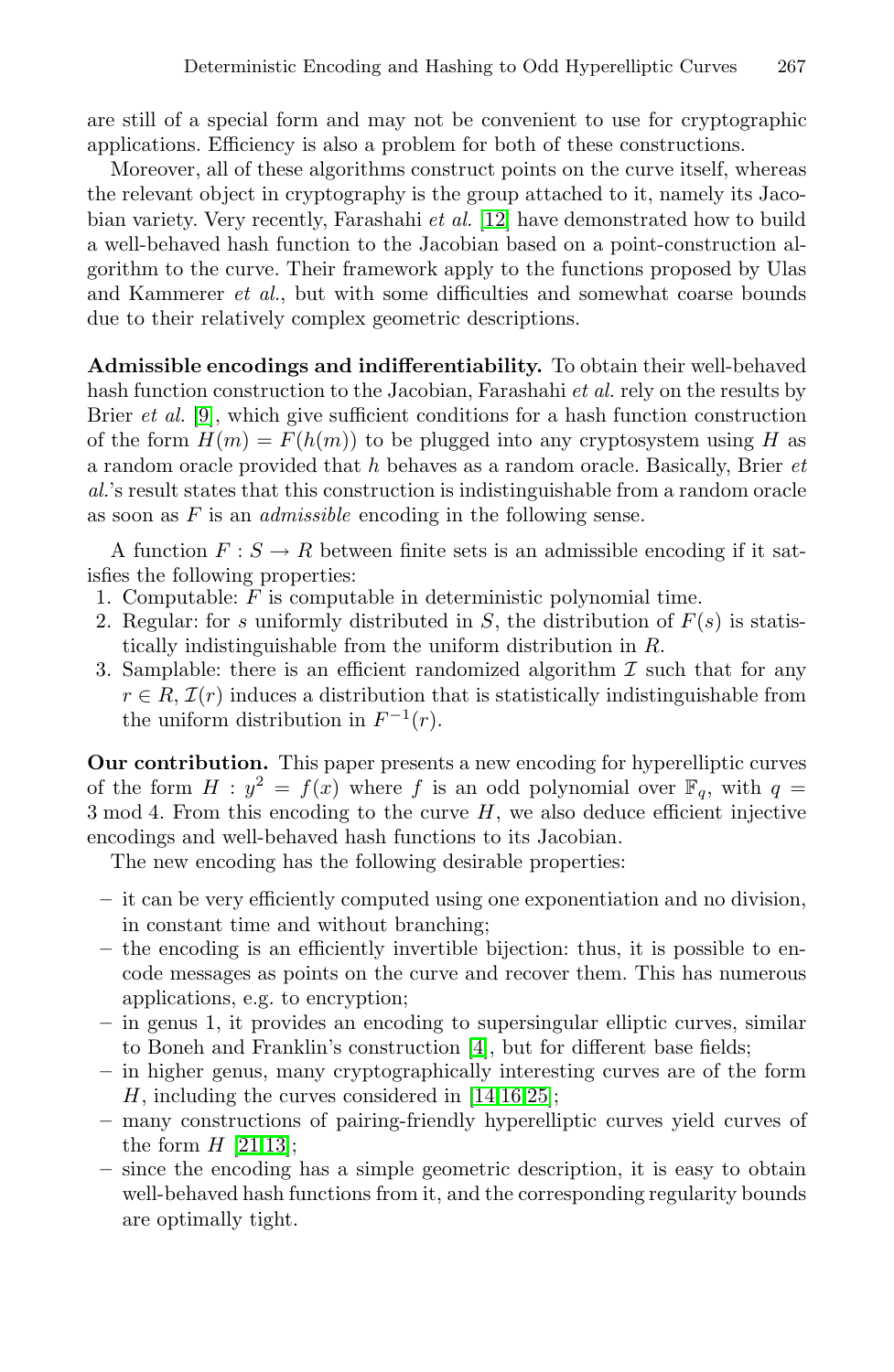# **2 Odd Hyperelliptic Curves**

Let f be an odd monic polynomial over a finite field  $\mathbb{F}_q$  with  $q \equiv 3 \pmod{4}$ , which has simple roots in  $\overline{\mathbb{F}_q}$  $\overline{\mathbb{F}_q}$  $\overline{\mathbb{F}_q}$ . We denote its degree by  $2g + 1$ , and consider the hyperelliptic curve over  $\mathbb{F}_q$  define[d b](#page-11-8)y:

$$
H: y^2 = f(x) = x^{2g+1} + a_1 x^{2g-1} + \dots + a_g x
$$

Let us call such curves *odd hyperelliptic curves*. Many hyperelliptic curves relevant t[o](#page-12-4) [c](#page-12-4)ryptography, and pa[rticu](#page-12-3)larly pairing-based cryptography, are of this form. For example:

- the supersingular elliptic curves of Joux [19]:  $y^2 = x^3 + ax$ ;
- **–** t[he](#page-11-10) genus 2 curves studied by Furukawa *et al.* [14] and their extension to genus g by Haneda *et al.* [16]:  $y^2 = x^{2g+1} + ax$  (for which one can compute the zeta function);
- **–** in particular, the Type II pairing-friendly curves of genus 2 constructed by Kawazoe and Takahashi [21];
- **–** the genus 2 hyperelliptic curves for which Satoh [25] gave an efficient class group counting algorithm:  $y^2 = x^5 + ax^3 + bx$ ;
- **–** in particular, some of the pairing-friendly genus 2 curves constructed by Freeman and Satoh [13] (although the case  $q \equiv 1 \pmod{4}$  is more common).

Additionally, odd hyperelliptic curves and their Jacobians admit an automorphism of order 4 over  $\mathbb{F}_{q^2}$  (namely  $(x, y) \mapsto (-x, \sqrt{-1} \cdot y)$ ) which can be used to map points over  $\mathbb{F}_q$  to linearly independent points over  $\mathbb{F}_{q^2}$ , another useful property for pairings.

*Remark 1.* A hyperelliptic curve over  $\mathbb{F}_q$  is birational to an odd hyperelliptic curve when the set of points in  $\mathbb{P}^1$  over which it is ramified is invariant under an automorphism of  $\mathbb{P}^1$  of order 2 fixing two of them, both  $\mathbb{F}_q$ -rational. For example, hyperelliptic curves of the form:

$$
H': y^2 = x^6 + ax^5 + bx^4 - bx^2 - ax - 1
$$

<span id="page-3-0"></span>are birational to odd hyperelliptic curves, since they are ramified over a set of points invariant under  $x \mapsto 1/x$  and containing  $\pm 1$ . One possible change of variables is  $x \mapsto (x-1)/(x+1)$ .

This remark shows that the coarse moduli space of odd hyperelliptic curves of genus g over  $\overline{\mathbb{F}_q}$  is a subvariety of dimension  $g-1$  of the dimension  $2g-1$ moduli space of genus g hyperelliptic curves.

#### **3 Our New Encoding**

### **3.1 Definition**

Let  $H: y^2 = f(x)$  be an odd hyperelliptic curve over  $\mathbb{F}_q$ . Denote by  $\sqrt{\cdot}$  the usual square root function on the set of quadratic residues in  $\mathbb{F}_q$  (exponentiation by  $(q+1)/4$ , and by  $\left(\frac{1}{q}\right)$  the Legendre symbol over  $\mathbb{F}_q$ .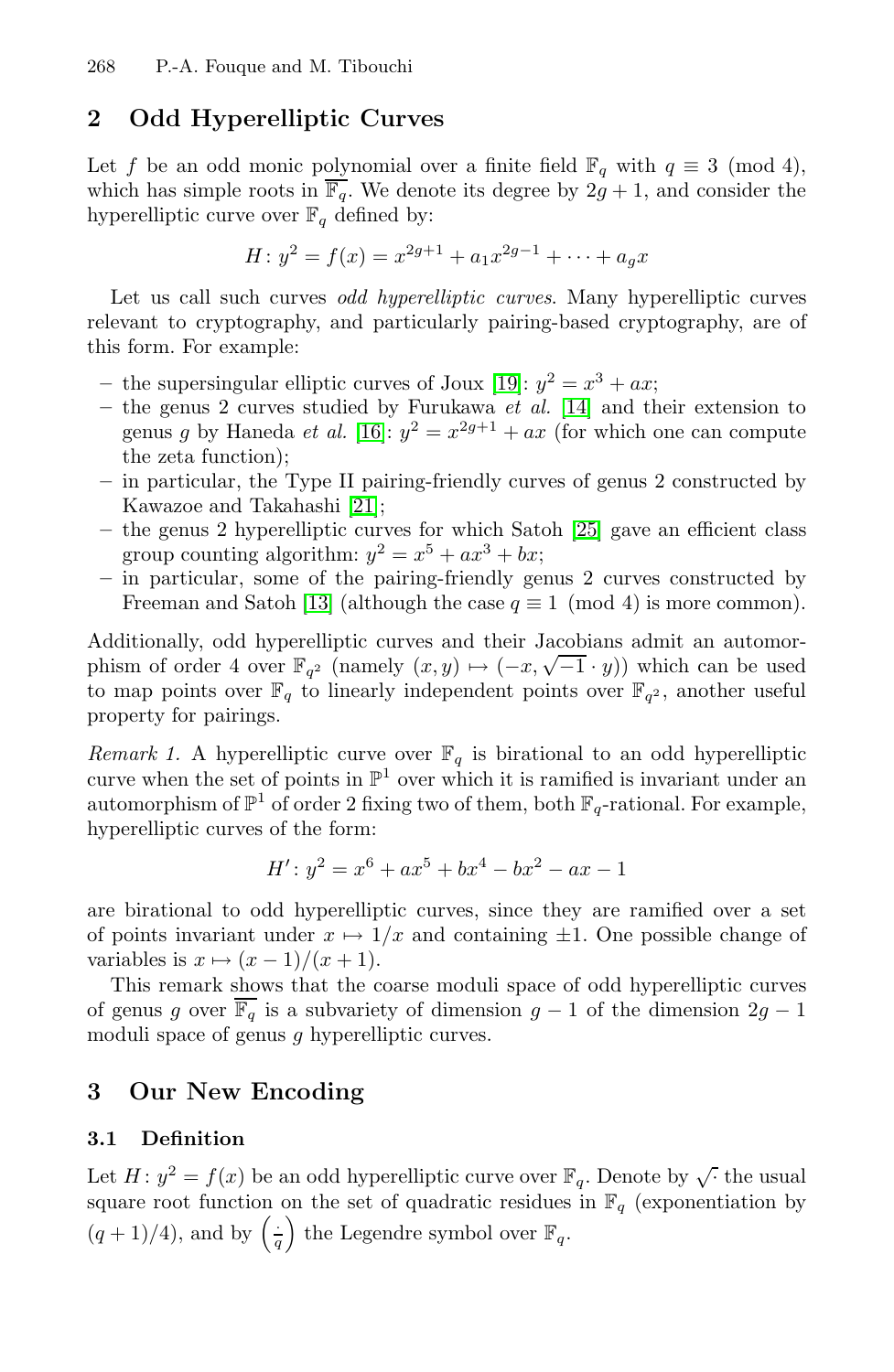<span id="page-4-0"></span>Over  $\mathbb{F}_q$ , -1 is a quadratic nonresidue, and for any  $t \in \mathbb{F}_q$ , we have  $f(-t) =$  $-f(t)$ , so unless  $f(t) = 0$ , exactly one of  $f(t)$  or  $f(-t)$  is a square. In other words, exactly one of t or  $-t$  is the abscissa of an  $\mathbb{F}_q$ -rational point on H.

This observation allows us to define a point encoding function F to  $H(\mathbb{F}_q)$  as follows:

$$
F: \mathbb{F}_q \longrightarrow H(\mathbb{F}_q)
$$
  

$$
t \longmapsto \left(\varepsilon(t) \cdot t \; ; \; \varepsilon(t) \sqrt{\varepsilon(t) \cdot f(t)}\right)
$$
 (1)

where  $\varepsilon(t) = \frac{f(t)}{a}$  $\left(\frac{t}{q}\right)$ . We claim that this function is well-defined and "almost" a bijection.

More precisely, recall that a *Weierstrass point* of H is a point where the rational function y is ramified: these are the points  $(x, 0)$  for x a root of f together with the point at infinity  $\infty$ . Then, let  $W \subset H(\mathbb{F}_q)$  be the set of  $\mathbb{F}_q$ rational Weierstrass points on H, and  $T \subset \mathbb{F}_q$  the set of roots of f.

**Theorem 1.** *The function* F *given by* (1) *is well-defined, maps all points in* T *to*  $(0,0) \in W$ *, and induces a bijection*  $\mathbb{F}_q \setminus T \to H(\mathbb{F}_q) \setminus W$ *.* 

*Proof.* For  $t \in T$ , we have  $\varepsilon(t) = 0$ , hence  $F(t) = (0, 0) \in W$ . Now let  $t \in \mathbb{F}_q \setminus T$ , and  $x = \varepsilon(t) \cdot t$ . Since f is odd and  $\varepsilon(t) = \pm 1$ ,  $f(x) = \varepsilon(t) \cdot f(t)$ . In particular, recalling that  $\left(\frac{-1}{q}\right) = -1$ , we can write:

$$
\left(\frac{f(x)}{q}\right) = \left(\frac{\varepsilon(t) \cdot f(t)}{q}\right) = \varepsilon(t) \cdot \left(\frac{f(t)}{q}\right) = \varepsilon(t)^2 = 1
$$

Thus, the second component  $y = \varepsilon(t)\sqrt{\varepsilon(t)} \cdot f(t)$  of  $F(t)$  is well-defined, and we have  $y^2 = \varepsilon(t) \cdot f(t) = f(x)$ , so  $F(t)$  is an affine point on  $H(\mathbb{F}_q)$  as required. The condition  $t \notin T$  further implies that  $f(t) \neq 0$ , so  $y \neq 0$ . Therefore,  $F(t) \in \mathbb{F}_q \setminus W$ .

Let us show that the restriction of F to  $\mathbb{F}_q \setminus T$  is injective. Indeed, suppose  $F(t) = F(u)$  with  $t, u \notin T$ . Equating x-coordinates, we get  $\varepsilon(t) \cdot t = \varepsilon(u) \cdot u$ , hence  $u = \pm t$ . If  $u = -t$ , then comparing the y-coordinates, we obtain

$$
\varepsilon(t)\sqrt{\varepsilon(t)\cdot f(t)} = \varepsilon(u)\sqrt{\varepsilon(u)\cdot f(u)}
$$

$$
= \varepsilon(-t)\sqrt{\varepsilon(-t)\cdot f(-t)} = -\varepsilon(t)\sqrt{\varepsilon(t)\cdot f(t)}
$$

which is a condraction. Therefore,  $t = u$  and F is injective on  $\mathbb{F}_q \setminus T$ .

Finally,  $F(\mathbb{F}_q \setminus T) = H(\mathbb{F}_q) \setminus W$ . To see this, take  $(x, y) \in H(\mathbb{F}_q) \setminus W$  and let  $t = \delta \cdot x$ , where  $\delta = \pm 1$  is defined by  $y = \delta \sqrt{f(x)}$ . We have

$$
\varepsilon(t) = \left(\frac{f(\delta x)}{q}\right) = \left(\frac{\delta \cdot f(x)}{q}\right) = \delta \cdot \left(\frac{f(x)}{q}\right) = \delta
$$

since  $f(x) = y^2$  is a square. Thus:

$$
F(t) = \left(\delta^2 \cdot x \; ; \; \delta\sqrt{\delta \cdot f(\delta x)}\right) = \left(x \; ; \; \delta\sqrt{f(x)}\right) = (x; y)
$$

as required.  $\square$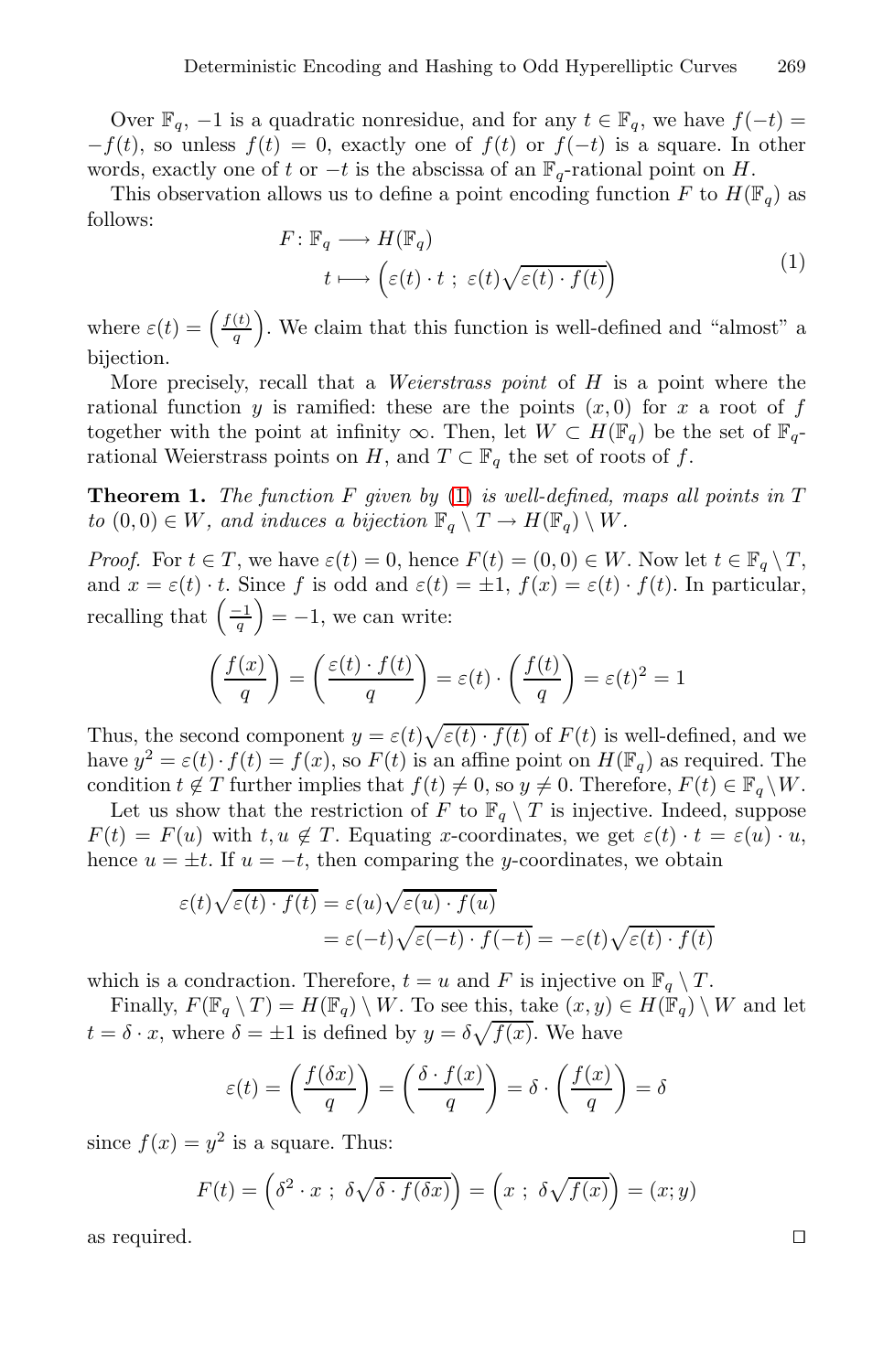### <span id="page-5-0"></span>**Corollary 1.** *The cardinal of*  $H(\mathbb{F}_q)$  *is*  $q + 1$ *.*

*Proof.* From the above, we get  $\#H(\mathbb{F}_q) = \#(\mathbb{F}_q \setminus T) + \#W = q - \#T + \#W$ . But W consists of the point at infinity on H, and all points of the form  $(x, 0)$ ,  $x \in T$ . Thus,  $\#W = \#T + 1$ , and  $\#H(\mathbb{F}_q) = q + 1$  $\#H(\mathbb{F}_q) = q + 1$  $\#H(\mathbb{F}_q) = q + 1$ .

*Remark 2.* – Since F is an efficiently computable bijection between all of  $\mathbb{F}_q$ and  $H(\mathbb{F}_q)$  except at most  $2g+2$  points on both sides, with an efficiently computable inverse (namely  $(x, y) \mapsto \left(\frac{y}{q}\right)x$ ), it is a very well-behaved encoding function.

In particular, it is clear that if t is uniformly distributed in  $\mathbb{F}_q$ , the distribution of  $F(t)$  in  $H(\mathbb{F}_q)$  is statistically indistinguishable from the uniform distribution. According to the results of Brier *et al.* [9], it follows that if  $m \mapsto h(m)$  is a hash function to  $\mathbb{F}_q$  modeled as a random oracle, then  $F(h(m))$  is a function into  $H(\mathbb{F}_q)$  that is indifferentiable from a random oracle. When the genus of  $H$  is at least 2, however, one is usually interested in hashing to the Jacobian of  $H$  rather than  $H$  itself. This will be discussed in §4.

The fact that  $F$  is injective, unlike most o[the](#page-4-0)r con[str](#page-5-0)uctions, makes it possible to also use it for other purposes than hashing, such as encoding a message to be encrypted, f[or e](#page-11-11)xample with ElGamal.

- **–** Since #T = #(W \ {∞}), it is in fact easy to modify the definition of F to obtain a bijection  $F' : \mathbb{F}_q \to H(\mathbb{F}_q) \setminus \{\infty\}$  which misses only one rational poin[t o](#page-11-7)n  $H$ . It is slightly less efficient to compute, however, and using one or the other makes no difference in practice (as one is not concerned with a few exceptional points), so we shall stick to  $F$  as defined by  $(1)$ .
- When H is in fact an elliptic curve E (i.e. deg  $f = 3$ ), Corollary 1 says that  $E$  is supersingular. These are in fact the supersingular elliptic curves  $y^2 = x^3 + ax$  discussed by Joux in [19]. Thus, the function F provides a convenient way to encode points into supersingular elliptic curves over  $\mathbb{F}_q$ with  $q \equiv 3 \pmod{4}$ . This is an interesting addition t[o th](#page-12-3)e original encoding of Boneh and Franklin [4], which applies to supersingular curves of the form  $y^2 = x^3 + b$  over fields  $\mathbb{F}_q$  with  $q \equiv 2 \pmod{3}$ . In particular, our encoding can be used in characteristic 3.
- In the general case, we see that  $#H(\mathbb{F}_{q^n}) = q^n + 1$  for any odd extension degree n. This gives some constraints on the zeta function of  $H$ , but in genus  $g \geq 2$ , many isogeny classes are possible for the Jacobian J of H nonetheless, so the proposed encoding applies to a wide range of curves. It is not always easy to determine the order of  $J(\mathbb{F}_q)$ : an approach is given by Satoh in [25] for  $q=2$ .

#### **3.2 Efficient Computation**

The definition of F involves a generalized Legendre symbol and one square root, which suggests that its computation might be costly, especially if it is to be done in constant time, an important property in settings where side-channel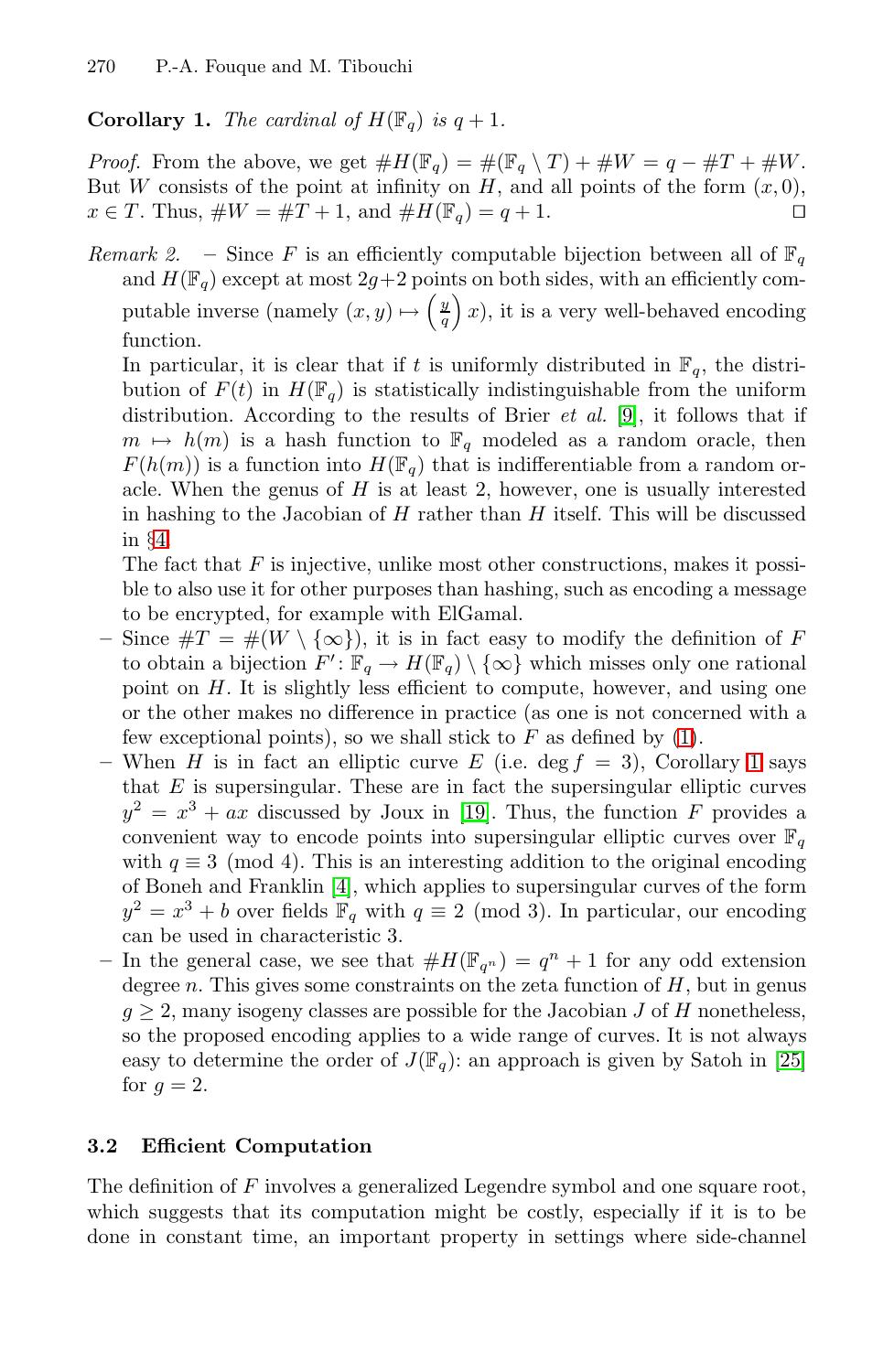attacks are a concern. However, it is actually possible to compute  $F$  with a single exponentiation, a few multiplications and no division, making it one of the most efficient deterministic encoding function proposed to date. One such implementation is described as Algorithm 1. Note that this implementation is also branch-free, contrary to what happens for encodings such as the one by Shallue and van de Woestijne [26]; this also prevents certain active side-channel attacks.

**Algorithm 1.** Constant-time, single-exponentiation implementation of the encoding F. The constant r is  $(q-3)/4$  if  $q \equiv 3 \pmod{8}$ ,  $(q-3)/4 + (q-1)/2$ otherwise.

| $0.1101$ $1.001$ |                                           |
|------------------|-------------------------------------------|
|                  | 1: function $F(t)$                        |
| 2:               | $\alpha \leftarrow f(t)$                  |
| 3:               | $\beta \leftarrow \alpha^r$               |
| 4:               | return $(\alpha \beta^2 t, \alpha \beta)$ |
|                  | 5: end function                           |

To see that this implementation is correct, consider  $\alpha$  and  $\beta$  as defined in Algorithm 1. For  $t \in T$ , we have  $\alpha = 0$ , hence the procedure returns  $F(t) = (0, 0)$ as required. Now let  $t \notin T$ . We have

$$
\beta^2 = \alpha^{\frac{q-3}{2}} = \frac{1}{\alpha} \left( \frac{\alpha}{q} \right) = \frac{\varepsilon(t)}{\alpha}
$$

In particular,  $\alpha \beta^2 t = \varepsilon(t) \cdot t$  is indeed the abscissa of  $F(t)$ .

Moreover, suppose  $q \equiv 3 \pmod{8}$ . Then  $(q + 1)/4$  is odd and  $\varepsilon(t) = \pm 1$ , so we have

$$
\alpha \beta = \alpha^{\frac{q-3}{4}+1} = \varepsilon(t) \cdot \varepsilon(t) \cdot f(t)^{\frac{q+1}{4}}
$$

$$
= \varepsilon(t) \cdot (\varepsilon(t) \cdot f(t))^{\frac{q+1}{4}} = \varepsilon(t) \sqrt{\varepsilon(t) \cdot f(t)}
$$

so the algorithm is correct.

Similarly, when  $q \equiv 7 \pmod{8}$ ,  $(q + 1)/4$  is odd and we obtain

$$
\alpha \beta = \alpha^{\frac{q-1}{2} + \frac{q-3}{4} + 1} = \varepsilon(t) \cdot f(t)^{\frac{q+1}{4}}
$$

$$
= \varepsilon(t) \cdot (\varepsilon(t) \cdot f(t))^{\frac{q+1}{4}} = \varepsilon(t) \sqrt{\varepsilon(t) \cdot f(t)}
$$

which concludes.

### **4 Mapping to the Jacobian**

In the previous section, we have constructed a function  $F: \mathbb{F}_q \to H(\mathbb{F}_q)$  which is efficiently computable and has a number of desirable properties. For cryptographic purposes, however, we are usually interested in obtaining elements of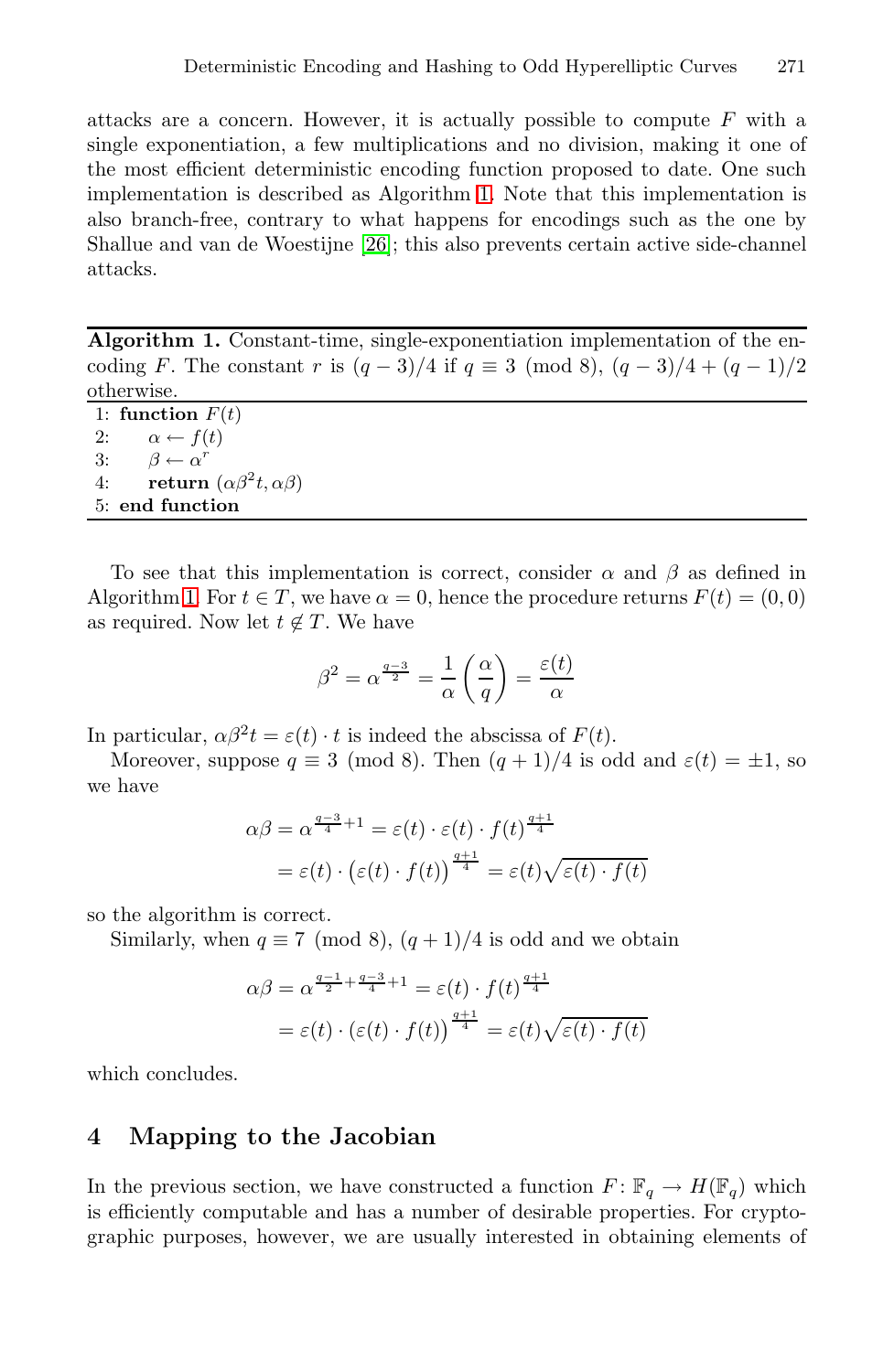a group attached to the curve, namely the Jacobian, rather than points on the curve itself. In the case of elliptic curves, the curve and its Jacobian are isomorphic so no further work is needed, but for curves of genus  $g \geq 2$ , they are quite different objects.

In the following, we always denote the Jacobian of  $H$  by  $J$ , and we regard H as embedded in J via the map  $H \to J$  sending a point P to the class of the degree 0 divisor  $(P) - (\infty)$ . In particular, if P, Q are points in  $H(\mathbb{F}_q)$ ,  $P + Q$ denotes the class of  $(P) + (Q) - 2(\infty)$ .

We propose two constructions of maps to  $J(\mathbb{F}_q)$  to accommodate for different use cases: an injective map with large image, which can be used to encode scalars as group elements (e.g. for encryption), and a map defining an essentially uniform distribution on  $J(\mathbb{F}_q)$ , to obtain well-behaved hash functions.

#### **4.1 Injective Encoding to the Jacobian**

Let us first recall a few facts about hyperelliptic curves, for which we refer for example to [24]. Elements of  $J(\mathbb{F}_q)$  are classes of  $\mathbb{F}_q$ -divisors on H and admit a canonical [re](#page-3-0)presentation as so-called *reduced divisors* [defi](#page-4-0)ned over  $\mathbb{F}_q$ . Let denote the hyperelliptic involution on H,  $(x, y) \mapsto (x, -y)$ . A divisor  $D = P_1 +$  $\cdots + P_r$  (where the  $P_i$  are not necessarily distinct points in  $H(\overline{\mathbb{F}_q})$ ) is said to be reduced when r is less than or equal to the genus g of H, and  $P_i \neq P_j$  for all  $i \neq j$ . The reduced divisors D and D' defined by  $P_1, \ldots, P_r$  and  $P'_1, \ldots, P'_r$  are distinct and non-equivalent as soon as the multisets  $\{P_1, \ldots, P_r\}$  and  $\{P'_1, \ldots, P'_r\}$  are different. Each divisor class in  $J(\mathbb{F}_q)$  contains a unique reduced divisor defined over  $\mathbb{F}_q$ .

Now, with the notations of §3, the encoding  $F: \mathbb{F}_q \to H(\mathbb{F}_q)$  defined by (1) satisfies that for all  $t \in \mathbb{F}_q \setminus T$ , the only u such that  $F(u) = F(t)$  is  $u = -t$ . Therefore, if  $(t_1,\ldots,t_g)$  is any tuple of g elements of  $\mathbb{F}_q \setminus T$  (g being the genus of H) such that  $t_i + t_j \neq 0$  for all  $i, j$ , then  $F(t_1) + \cdots + F(t_g)$  is a reduced divisor. In particular, consider the set X of g-element subsets of  $\mathbb{F}_q \setminus T$  not containing any two opposite elements. Then it is immediate from the facts above that the map:

$$
F_{\text{inj}}: X \longrightarrow J(\mathbb{F}_q)
$$

$$
\{t_1, \dots, t_g\} \longmapsto F(t_1) + \dots + F(t_g)
$$

is injective. We have

#X = 2<sup>g</sup> (q − #T )/2 g <sup>=</sup> <sup>1</sup> <sup>−</sup> <sup>o</sup>(1) <sup>g</sup>! · <sup>q</sup><sup>g</sup> <sup>≥</sup> <sup>c</sup><sup>g</sup> · #J(Fq)

for some constant  $c_g > 0$  depending only on g. Thus,  $F_{\text{inj}}$  is an injective mapping to  $J(\mathbb{F}_q)$  covering a large portion of all points. It is also very easy to compute since points in the image are directly given as reduced divisors, so no actual arithmetic on the Jacobian is needed.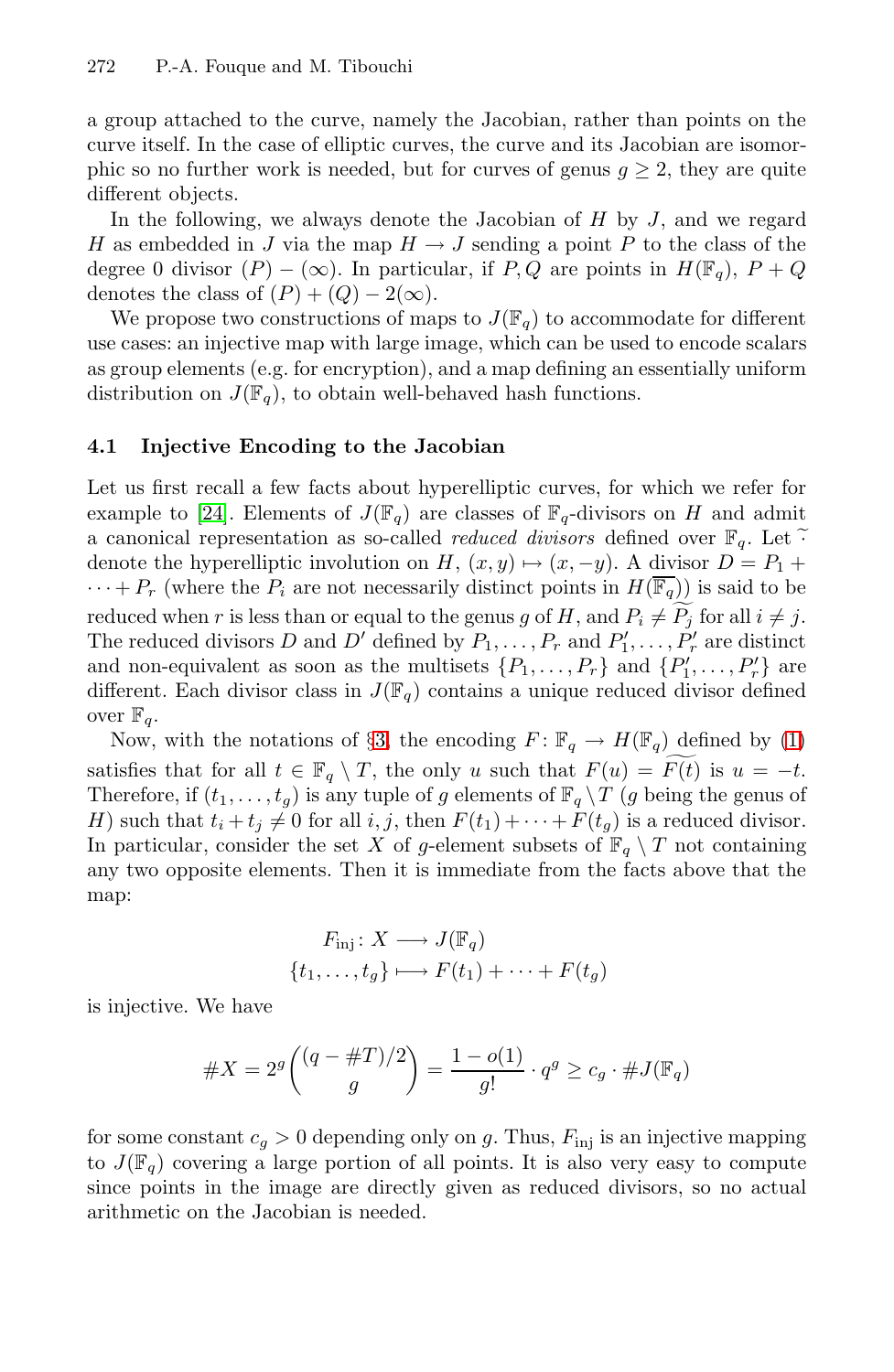In the case that is most relevant for cryptographic applications, namely  $g = 2$ , we can define an even simpler injective encoding, from the set Y of 2-element subsets of  $\mathbb{F}_q \setminus T$ , which may be easier to manipulate than X:

$$
F'_{\text{inj}}: Y \longrightarrow J(\mathbb{F}_q)
$$
  

$$
\{t_1, t_2\} \longmapsto F(t_1) + F(-t_2)
$$

This function injective, easy to compute, and reaches roughly one half of all points in  $J(\mathbb{F}_q)$ .

#### **4.2 Indifferentiable Hashing to the Jacobian**

One can also use F to construct well-behaved hash functions to  $J(\mathbb{F}_q)$ . For this purpose, Brier *et al.* [9] have shown how one could use functions to  $J(\mathbb{F}_q)$  with good regularity properties, and Farashahi *et al.* [12] have proposed a framework based on character sums to prove such regularity properties for functions of the form:

$$
F^{\otimes s} : (\mathbb{F}_q)^s \longrightarrow J(\mathbb{F}_q)
$$
  

$$
(t_1, \dots, t_s) \longmapsto F(t_1) + \dots + F(t_s)
$$

Since  $F$  is so simple, we do not really need to rely on the entire framework of [12]. Indeed, the following bound, which in the terminology of Farashahi *et al.* says that F is a  $(2g - 2 + \varepsilon)$ -well-distributed encoding, can be proved using classical results on characters on algebraic curves. Note that this bound is very tight: it gives a better well-distributedness bound for  $F$  in genus up to 6 than can be established for Icart's function in genus 1.

**L[em](#page-12-6)ma 1.** *[For](#page-11-12) any character*  $\chi$  *of the abelian group*  $J(\mathbb{F}_q)$ *, let* 

$$
S(\chi) = \sum_{t \in \mathbb{F}_q} \chi(F(t))
$$

*Then, whenever* χ *is nontrivial, we have*

$$
|S(\chi)| \le (2g-2)\sqrt{q} + 4g + 3
$$

*Proof.* A nontrivial character  $\chi$  of  $J(\mathbb{F}_q)$  is also a nontrivial, unramified Artin character of H (see  $[22, \S2]$  or  $[12, \S4]$ ). In particular, the Riemann hypothesis for the L-function on H associated with  $\chi$  gives:

$$
\left|\sum_{P \in H(\mathbb{F}_q)} \chi(P)\right| \le (2g-2)\sqrt{q}
$$

The result then follows from the observation that

$$
\sum_{t \in \mathbb{F}_q} \chi(F(t)) = \#T \cdot \chi((0,0)) + \sum_{P \in H(\mathbb{F}_q) \backslash W} \chi(P)
$$

$$
= \#T \cdot \chi((0,0)) - \sum_{P \in W} \chi(P) + \sum_{P \in H(\mathbb{F}_q)} \chi(P)
$$

since  $\#T + \#W \leq 4g + 3$ .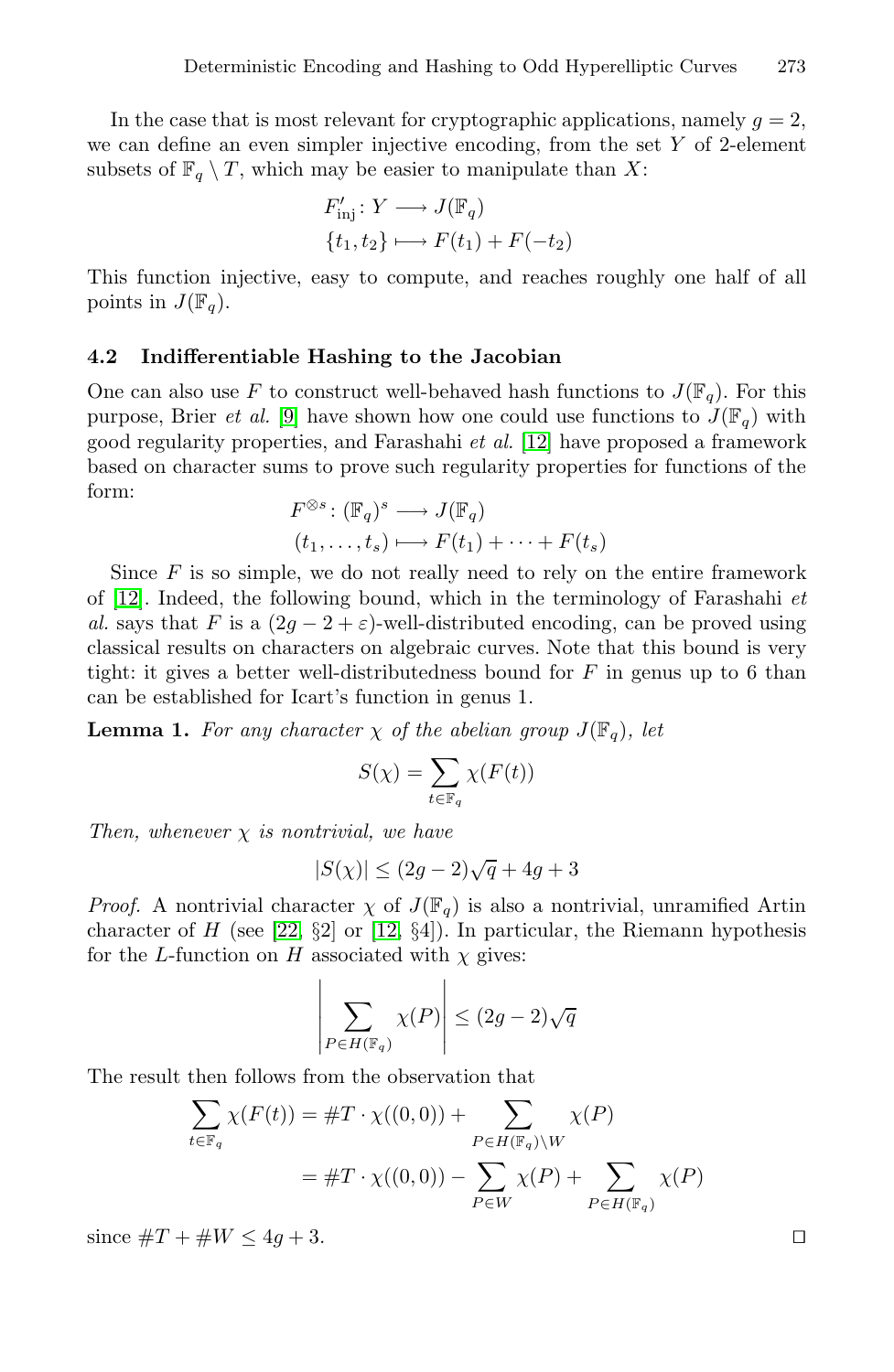We can then proceed like in [12] and deduce from this lemma a bound on the statistical distance between the distribution defined on  $J(\mathbb{F}_q)$  by  $F^{\otimes s}$  and the uniform distribution.

For any  $D \in J(\mathbb{F}_q)$ , let  $N_s(D)$  denote the number of preimages of D under  $F^{\otimes s}$ :

$$
N_s(D) = \#\{(t_1, \ldots, t_s) \in (\mathbb{F}_q)^s \mid D = F(t_1) + \cdots + F(t_s)\}
$$

Then [we](#page-11-12) have the following result:

**Theorem 2.** *The statistical distance between the distribution defined by*  $F^{\otimes s}$ and the uniform distribution on  $J(\mathbb{F}_q)$  is bounded as:

$$
\sum_{D\in J(\mathbb{F}_q)}\left|\frac{N_s(D)}{q^s}-\frac{1}{\#J(\mathbb{F}_q)}\right|\leq \frac{\left(2g+2+(4g+3)q^{-1/2}\right)^s\sqrt{\#J(\mathbb{F}_q)}}{q^{s/2}}
$$

*Proof.* This results from [12, Theorem 2]. We can give a quick recap of the proof for the reader's convenience.

Note first that one can write  $N_s(D)$  in terms of the character sums  $S(\chi)$  as follows:

$$
N_s(D) = \sum_{t_1,\dots,t_s \in \mathbb{F}_q} \frac{1}{\#J(\mathbb{F}_q)} \sum_{\chi} \chi(F(t_1) + \dots + F(t_s) - D)
$$
  
= 
$$
\sum_{\chi} \frac{\chi(-D)}{\#J(\mathbb{F}_q)} \sum_{t_1,\dots,t_s \in \mathbb{F}_q} \chi(F(t_1) + \dots + F(t_s))
$$
  
= 
$$
\sum_{\chi} \frac{\chi(-D)}{\#J(\mathbb{F}_q)} S(\chi)^s
$$

Putting the trivial character aside, this yields:

$$
\frac{N_s(D)}{q^s}-\frac{1}{\#J(\mathbb{F}_q)}=\frac{\chi(-D)}{q^s\#J(\mathbb{F}_q)}\sum_{\chi\neq 1}S(\chi)^s
$$

Then, we consider the sum of squares of this expression as D varies along  $J(\mathbb{F}_q)$ . Let

$$
V_s = \sum_{D \in J(\mathbb{F}_q)} \left| \frac{N_s(D)}{q^s} - \frac{1}{\# J(\mathbb{F}_q)} \right|^2
$$

We have

$$
V_s = \sum_{D} \frac{1}{q^{2s} \# J(\mathbb{F}_q)^2} \sum_{\chi, \chi' \neq 1} \chi(-D) \overline{\chi'}(-D) \cdot S(\chi)^s \cdot \overline{S(\chi')^s}
$$
  
= 
$$
\frac{1}{q^{2s} \# J(\mathbb{F}_q)^2} \sum_{\chi, \chi' \neq 1} \left( \sum_{D} \chi(D) \overline{\chi'}(D) \right) S(\chi)^s \cdot \overline{S(\chi')^s}
$$
  
= 
$$
\frac{1}{q^{2s} \# J(\mathbb{F}_q)} \sum_{\chi \neq 1} |S(\chi)|^{2s} \leq \frac{((2g+2)\sqrt{q} + 4g + 3)^{2s}}{q^{2s}}
$$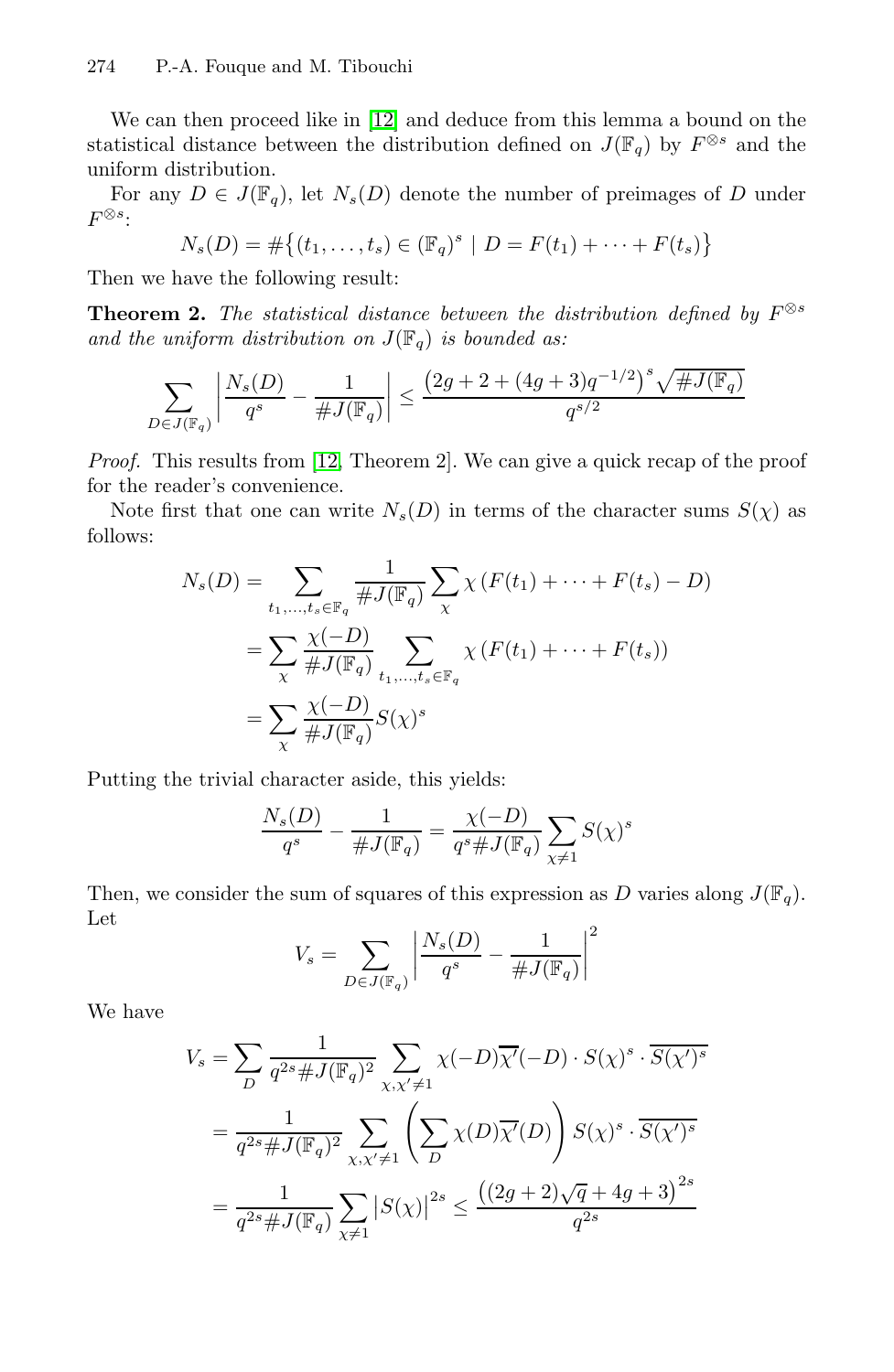since the sum over D of  $\chi(D)\overline{\chi'}(D)$  vanishes if  $\chi \neq \chi'$ . Finally, the Cauchy-Schwarz inequality gives:

$$
\sum_{D \in J(\mathbb{F}_q)} \left| \frac{N_s(D)}{q^s} - \frac{1}{\#J(\mathbb{F}_q)} \right| \le \sqrt{V_s} \cdot \sqrt{\#J(\mathbb{F}_q)}
$$

$$
\le \frac{\left(2g + 2 + (4g + 3)q^{-1/2}\right)^s \sqrt{\#J(\mathbb{F}_q)}}{q^{s/2}}
$$

as required.  $\square$ 

Note that  $\#J(\mathbb{F}_q) \sim q^g$ , so that the bound we get on the statistical distance is in  $O(q^{(g-s)/2})$ . Therefore, as soon as  $s > g$ , the distribution defined by  $F^{\otimes s}$  on  $J(\mathbb{F}_q)$  is statistically indistinguishable from the uniform distribution. In particular, in the terminology of Brier *et al.* [9] which we recalled in the introduction, the encoding  $F^{\otimes (g+1)}$  to  $J(\mathbb{F}_q)$  is regular. It is also obviously computable and samplable, so  $F^{\otimes (g+1)}$  is an admissible encoding to  $J(\mathbb{F}_q)$ .

This provides a simple, well-behaved hash function construction to the Jacobian of H. Indeed, it follows that the function

$$
m \mapsto F(h_1(m)) + \cdots + F(h_{g+1}(m))
$$

is indifferentiable from a random oracle if  $h_1, \ldots, h_{q+1}$  are seen as independent random oracles into  $\mathbb{F}_q$ .

### **5 Conclusion**

In this paper, we provide a very efficient construction of a deterministic encoding into odd hyperelliptic curves. Odd hyperelliptic curves are a simple and relatively large class of hyperelliptic curves, compared to the families of curves covered by previous deterministic encodings. They also include many curves of cryptographic interest (because of efficient point-counting on the Jacobian, or pairing-friendliness), even in the elliptic curve case.

This encoding is almost a bijection, which can be useful for a number of applications, such as encryption, and allows us to construct the first efficient injections with large image to the Jacobians of odd hyperelliptic curves, as well as indifferentiable hash functions to these Jacobians with particularly tight regularity bounds.

*Acknowledgments.* We are grateful to Reza Farashahi and anonymous referees for useful comments, and to Masayuki Abe, Jean-Sébastien Coron and Thomas Icart for earlier discussions that inspired this paper. This work was partly supported by the French ANR-07-TCOM-013-04 PACE Project and by the European Commission through the IST Program under Contract ICT-2007-216646 ECRYPT II.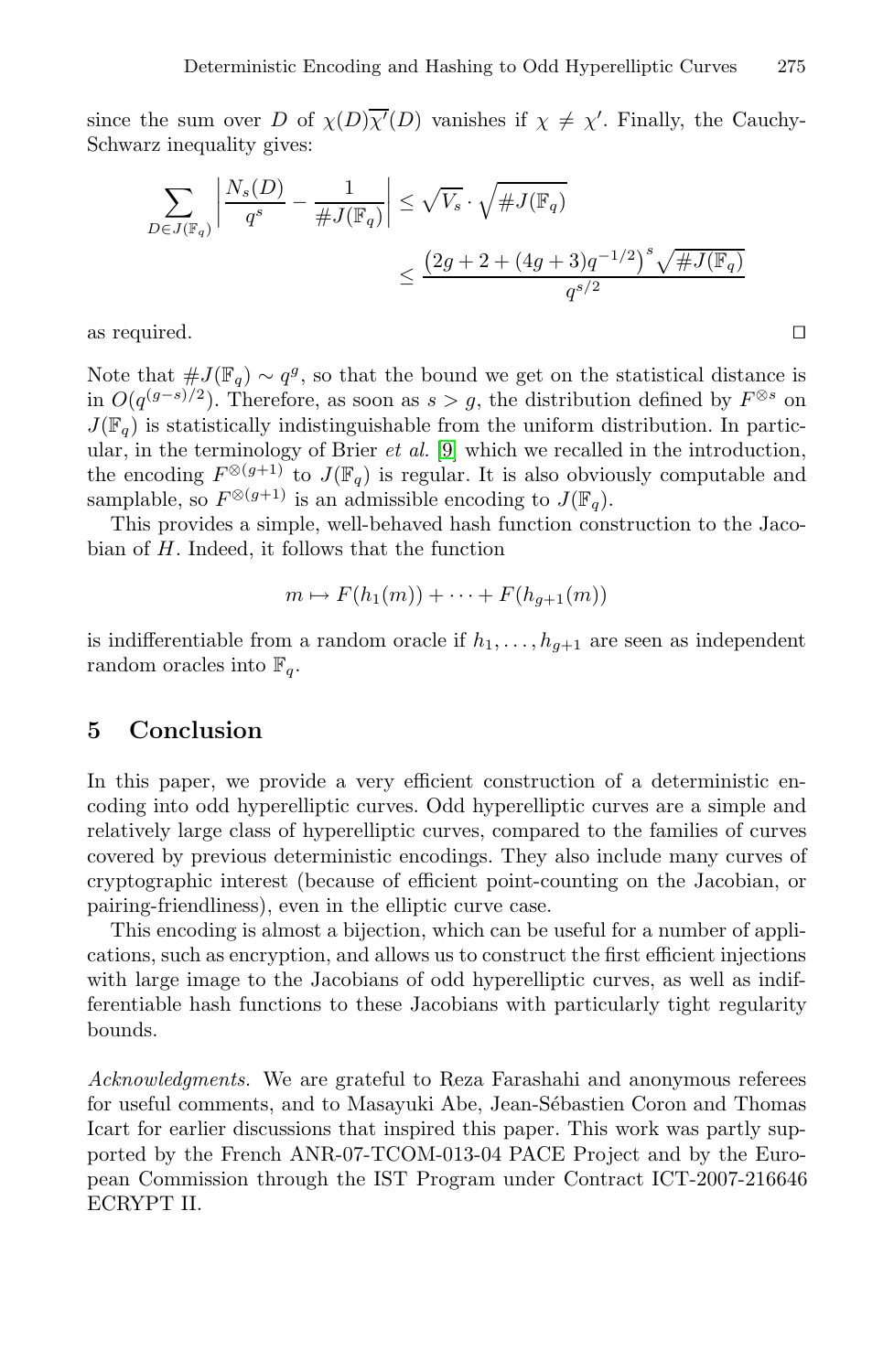### <span id="page-11-14"></span><span id="page-11-7"></span><span id="page-11-1"></span><span id="page-11-0"></span>**References**

- 1. Baek, J., Zheng, Y.: Identity-based threshold decryption. In: Bao, et al. (eds.) [2], pp. 262–276
- <span id="page-11-2"></span>2. Bao, F., Deng, R., Zhou, J. (eds.): PKC 2004. LNCS, vol. 2947. Springer, Heidelberg (2004)
- <span id="page-11-5"></span>3. Boldyreva, A.: Threshold signatures, multisignatures and blind signatures based on the gap-diffie-hellman-group signature scheme. In: Desmedt (ed.) [11], pp. 31–46
- 4. Boneh, D., Franklin, M.K.: Identity-based encryption from the weil pairing. In: Kilian, J. (ed.) CRYPTO 2001. LNCS, vol. 2139, pp. 213–229. Springer, Heidelberg (2001)
- 5. Boneh, D., Gentry, C., Lynn, B., Shacham, H.: Aggregate and verifiably encrypted signatures from bilinear maps. In: EUROCRYPT, pp. 416–432 (2003)
- <span id="page-11-4"></span>6. Boneh, D., Lynn, B., Shacham, H.: Short signatures from the weil pairing. In: Boyd, C. (ed.) ASIACRYPT 2001. LNCS, vol. 2248, pp. 514–532. Springer, Heidelberg (2001)
- <span id="page-11-3"></span>7. Boyd, C., Montague, P., Nguyen, K.Q.: Elliptic curve based password authenticated key exchange protocols. In: Varadharajan, V., Mu, Y. (eds.) ACISP 2001. LNCS, [v](#page-11-13)ol. 2119, pp. 487–501. Springer, Heidelberg (2001)
- <span id="page-11-13"></span><span id="page-11-12"></span>8. Boyen, X.: Multipurpose identity-based signcryption (a swiss army knife for identity-based cryptography). In: Boneh, D. (ed.) CRYPTO 2003. LNCS, vol. 2729, pp. 383–399. Springer, Heidelberg (2003)
- <span id="page-11-10"></span>[9.](http://www.di.ens.fr/~tibouchi/research.html) [Brier,](http://www.di.ens.fr/~tibouchi/research.html) [E.,](http://www.di.ens.fr/~tibouchi/research.html) [Coron,](http://www.di.ens.fr/~tibouchi/research.html) [J.-S.,](http://www.di.ens.fr/~tibouchi/research.html) [Icart,](http://www.di.ens.fr/~tibouchi/research.html) [T.,](http://www.di.ens.fr/~tibouchi/research.html) Madore, D., Randriam, H., Tibouchi, M.: Efficient indifferentiable hashing into ordinary elliptic curves. In: Rabin, T. (ed.) CRYPTO 2010. LNCS, vol. 6223, pp. 237–254. Springer, Heidelberg (2010)
- <span id="page-11-8"></span>[10.](http://eprint.iacr.org/) [Cha,](http://eprint.iacr.org/) [J.](http://eprint.iacr.org/)C., Cheon, J.H.: An identity-based signature from gap diffie-hellman groups. In: Desmedt (ed.) [11], pp. 18–30
- 11. Desmedt, Y. (ed.): PKC 2003. LNCS, vol. 2567. Springer, Heidelberg (2002)
- 12. Farashahi, R.R., Fouque, P.-A., Shparlinski, I., Tibouchi, M., Voloch, F.: Indifferentiable deterministic hashing to elliptic and hyperellipti[c](#page-12-7) [cu](#page-12-7)rves. Preprint (2010), http://www.di.ens.fr/~tibouchi/research.html
- <span id="page-11-9"></span>13. Freeman, D.M., Satoh, T.: Constructing pairing-friendly hyperelliptic curves using weil restriction. Cryptology ePrint Archive, Report 2009/103 (2009), http://eprint.iacr.org/
- 14. Furukawa, E., Kawazoe, M., Takahashi, T.: Counting points for hyperelliptic curves of type  $y^2 = x^5 + ax$  over finite prime fields. In: Matsui, M., Zuccherato, R.J. (eds.) SAC 2003. LNCS, vol. 3006, pp. 26–41. Springer, Heidelberg (2003)
- <span id="page-11-11"></span><span id="page-11-6"></span>15. Gentry, C., Silverberg, A.: Hierarchical id-based cryptography. In: Zheng (ed.) [29], pp. 548–566
- 16. Haneda, M., Kawazoe, M., Takahashi, T.: Suitable curves for genus-4 HCC over prime fields. In: Caires, L., Italiano, G.F., Monteiro, L., Palamidessi, C., Yung, M. (eds.) ICALP 2005. LNCS, vol. 3580, pp. 539–550. Springer, Heidelberg (2005)
- 17. Horwitz, J., Lynn, B.: Toward hierarchical identity-based encryption. In: Knudsen, L.R. (ed.) EUROCRYPT 2002. LNCS, vol. 2332, pp. 466–481. Springer, Heidelberg (2002)
- 18. Icart, T.: How to hash into elliptic curves. In: Halevi, S. (ed.) CRYPTO 2009. LNCS, vol. 5677, pp. 303–316. Springer, Heidelberg (2009)
- 19. Joux, A.: The weil and tate pairings as building blocks for public key cryptosystems. In: Fieker, C., Kohel, D.R. (eds.) ANTS 2002. LNCS, vol. 2369, pp. 20–32. Springer, Heidelberg (2002)